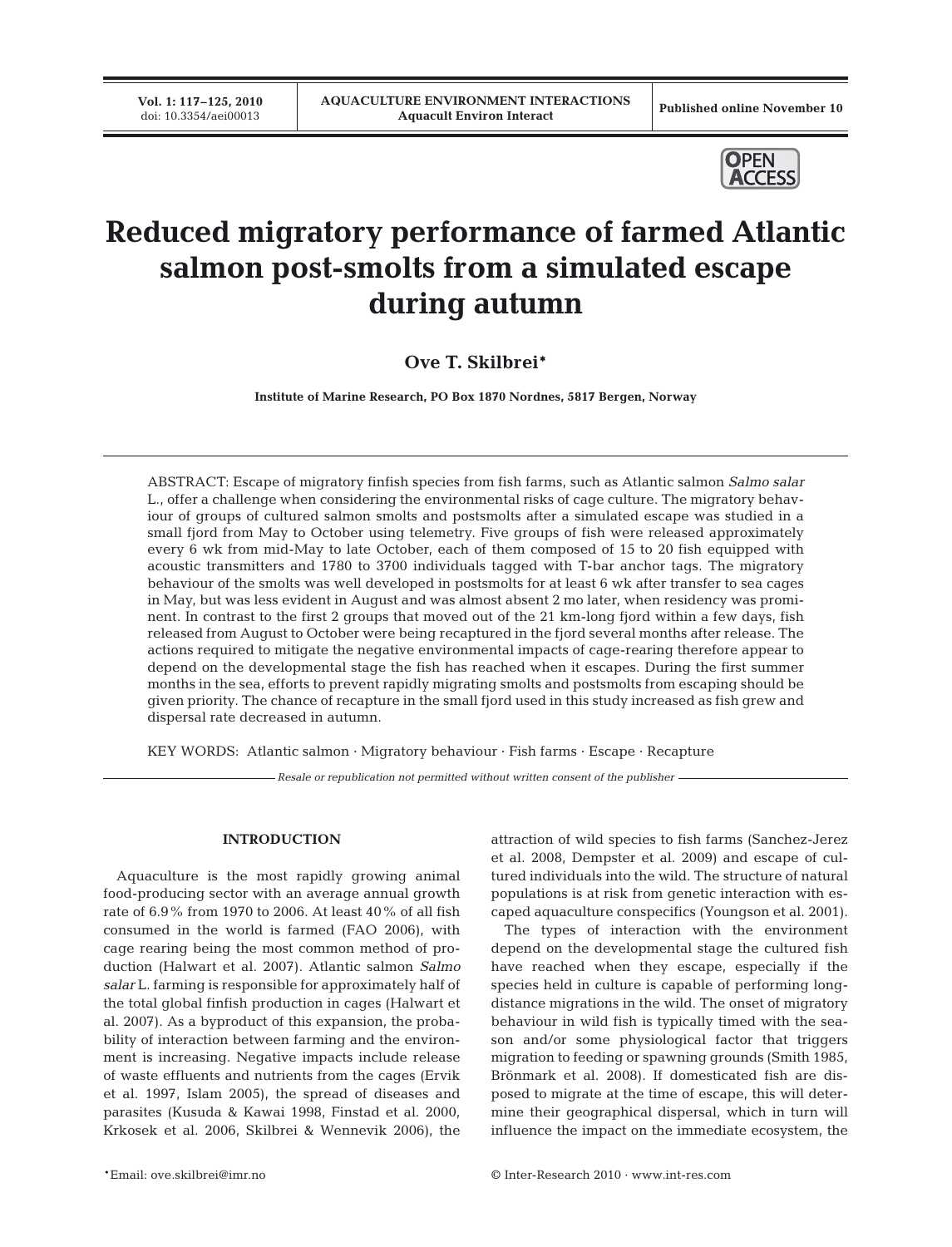potential for interactions with wild stocks, and possibilities to mitigate the negative effects of escape.

Most Atlantic salmon populations have a well-defined migratory cycle: the majority of the young salmon leave the river in spring when they are 1 to 5 yr old and migrate to their feeding grounds in the open sea where they remain for at least 1 yr before returning to their home river to spawn (Youngson & Hay 1996). The smoltification process is the physiological and morphological transition that enables these fish to switch from a freshwater-adapted metabolism to a marine pelagic lifestyle, and that also marks a behavioural shift from resident to migratory behaviour (Hoar 1976, Gribson 1983, Martin et al. 2009). Cultured salmon are transferred from the hatchery to cages in the sea at the smolt stage.

Genetic introgression resulting from escaped farmed fish spawning with wild salmon is of great concern because of genetic differences between wild and domesticated strains of salmon (Lura & Sægrov 1991, McGinnity et al. 2004, Naylor et al. 2005, Skaala et al. 2005, 2006, Ferguson et al. 2007). Farmed salmon kept in fish farms until just before spawning are relatively unsuccessful in natural environments, due to competitive and reproductive inferiority resulting from domestication (Fleming et al. 1996). However, the spawning performance of fish released as smolts, which supposedly follow the natural migration pattern of wild fish, is much more comparable to that of wild salmon (Fleming et al. 1997, Hindar et al. 2006). Hansen & Jonsson (1989) found that the tag returns of released fish that were the offspring of wild parents was highest for fish released in spring. They suggested that there was a window of migration that closes during summer and hypothesized that the behaviour of the fish will change with time of release.

Assessment of the risks posed by the escape of domesticated salmon requires us to know whether, and at which stages, escapees display seaward migratory behaviour, as their return as adults may increase the risk of genetic interactions with wild populations. Such knowledge is important to enable the aquaculture industry to optimize preventive measures against escape, and to optimize recapture strategies. Migration behaviour studies at smolt and post-smolt stages during different seasons have only been performed on hatchery-reared fish with wild parents and are based on mark-recapture methods. Detailed studies of farmed salmon strains at smolt and post-smolt stages are lacking in the literature. The aims of the present study were (1) to describe the migratory behavioural patterns of cultured salmon by monitoring the movements of groups of smolts and postsmolts in a simulated escape in a small Norwegian fjord from spring to autumn and (2) to determine whether migratory behaviour changes with time of release.

## **MATERIALS AND METHODS**

**Fish and tagging.** The fish studied were of the domesticated Aqua Gen strain that is widely used in fish farming in Norway and were produced at the hatchery at Matre Research Station (Institute of Marine Research), Matre, Masfjord. One-year-old smolts were transferred to a  $5.5 \times 5.5$  m wide and 7 m deep sea cage at the fish farm located close to the station in the inner part of the fjord which was the release site (Fig. 1). Each release group was produced by tagging 1780 to 3700 fish with T-bar anchor tags (Hallprint) and 15 to 20 individuals with 9 mm telemetry transmitters with depth sensors (MP-9-Short, Thelma; length 24 mm, weight in water 2.2 g, min to max delay: 40 to 120 s) (Table 1). The first tagging was done in the hatchery on 9 May 2008, when the fish were still in freshwater, 2 d prior to transfer to seawater, the others were done at 5 to 7 wk intervals from 20 June to 21 October 2008 at the sea cage facility. Each group was tagged 6 to 9 d before release and held in a separate net pen until release (Table 1). The mean size of the fish equipped with acoustic transmitters increased from <0.2 to >1.5 kg during the release period; however, the size ranges of the fish of successive releases overlapped considerably (Table 1). The acoustic pingers were surgically inserted in the abdomen of the fish as described in Skilbrei et al. (2009). According to fish size, tag size was clearly within the recommendations for the use of such tags to study swimming performance (Anglea et al. 2004, LaCroix et al. 2004). The experiment and the tagging procedures were approved by the Norwegian committee for the use of animals in scientific experiments (FDU).

**Hydrography.** The regulated Matre River and a hydroelectric power plant supply the inner bay of Masfjord with fresh water (Fig. 1), establishing a brackish surface layer which is typical of Norwegian fjords. Salinity and temperature profiles were recorded on 8 to 22 and 16 to 22 d per month at the fish farms at Solheim and Matre from May 2008 to October 2008, respectively. At Matre, the mean salinity  $(\pm SD)$  at 1 m depth was  $14.1 \pm 4.3$  during this period, but fluctuated frequently between days, usually between 9 and 21. At 5 m depth, salinity was much more stable, with a mean of  $27.9 \pm 2.7$  and ranged from 26.9 to 28.4 between months. At Solheim, salinities were slightly higher and less variable. At 1 m depth, salinity usually varied between 12 and 25 with a mean of  $16.7 \pm 3.7$ . At 5 m depth, mean salinity was  $29.0 \pm 1.4$  and ranged from 28.1 to 29.9 between months.

Mean monthly temperature at Matre at 1 m depth increased steadily from May to August from 8.1°C to 14.0°C, and then declined to 10.0°C in October. At Solheim the corresponding temperatures were 2.1 to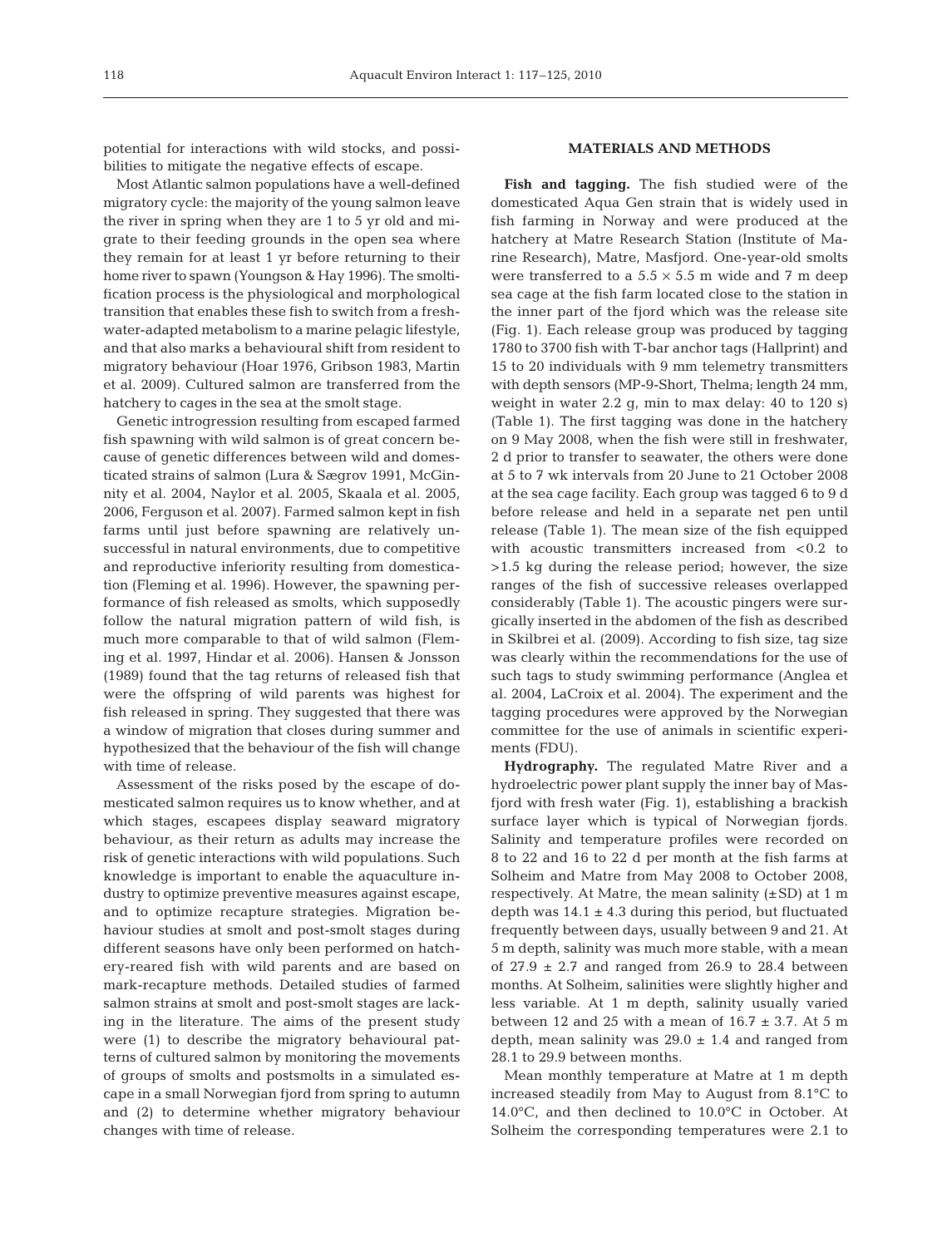

Fig. 1. Location of the acoustic receivers in Masfjord (1–25), of Matre River (R) and the hydropower plant (HPP). The receivers located at the fish farm at Matre (release site) and the other fish farm in the fjord at Solheim (nos. 1 and 13, respectively) are circled

2.9°C higher until August and more similar thereafter. Temperatures were higher at both locations at 5 m depth. At Matre, temperature increased from 9.7 to 16.7°C from May to August and fell to 13.1°C in October. Temperatures at Solheim were 0.2 to 0.5°C higher than at Matre.

**Location and validation of acoustic receivers.** All 25 receivers (VR2 and VR2W, Vemco) were attached to floats moored to the bottom and kept at a depth of ca. 2 m.

The inner bay was covered by 5 receivers (nos. 1 to 5, Fig. 1). All the individuals that reached the fjord mouth had previously been recorded by one or both of each

pair of receivers located on both sides of the fjord during their outward movement (receiver pairs 4/5, 6/7, 8/9, 14/15 and 16/17; see Fig. 1), except for 2 individuals (5% of the total) that missed nos. 14 and 15. In addition, 86% of all the migrating fish (44 from 51 ind.) were recorded by receiver no 13 (see Fig. 1 for locations).

At the fjord mouth, 21 km away from the release site, a single receiver covered a narrow strait (no. 18, see Fig. 1), and a monitoring array of 5 receivers stretched 800 m across the fjord at intervals of approximately 200 m (nos. 19 to 23). During passage of the array, signals from 93% of the fish were detected by several

Table 1. *Salmo salar*. Number of fish tagged with T-bar anchor tags and acoustic transmitters (AT), dates for tagging and releases in 2008, mean weight and length  $(\pm SD)$  of release groups and size range (min. to max.) of AT fish

|      | T-bar<br>(n) | AT<br>(n) | T-bar<br>date | AT<br>date | Release<br>date |                   |               |                             |               | T-bar               |                  |
|------|--------------|-----------|---------------|------------|-----------------|-------------------|---------------|-----------------------------|---------------|---------------------|------------------|
|      |              |           |               |            |                 | Weight<br>(kg)    | Range<br>(kg) | Length<br>(c <sub>m</sub> ) | Range<br>(cm) | Weight<br>(kg)      | Length<br>(cm)   |
| Mav  | 3700         | 20        | 7–8 May       | 9 May      | $16$ May        | $0.16~(\pm 0.03)$ | $0.09 - 0.19$ | $24.7 (\pm 1.7)$            | $20.2 - 27.5$ | $0.15 \ (\pm 0.04)$ | $23.7 (\pm 2.2)$ |
| June | 2000         | 18        | 18 Jun        | $20$ Jun   | 26 Jun          | $0.24~(\pm 0.07)$ | $0.13 - 0.33$ | $27.6~(\pm 2.5)$            | $22.5 - 31.0$ | $0.19 \ (\pm 0.05)$ | $25.8~(\pm 2.1)$ |
| Aug  | 2000         | 17        | 6 Aug         | 7 Aug      | 14 Aug          | $0.51 (\pm 0.19)$ | $0.25 - 0.92$ | $35.0 \ (\pm 3.9)$          | $28.3 - 41.2$ | $0.45~(\pm 0.14)$   | $33.2 (\pm 3.2)$ |
| Sep  | 2000         | 16        | $10$ Sep      | 9 Sep      | 17 Sep          | $0.95 (\pm 0.27)$ | $0.56 - 1.49$ | 41.5 $(\pm 3.5)$            | $36.4 - 47.8$ | $0.87 (\pm 0.26)$   | $39.6 (\pm 3.8)$ |
| Oct  | 1780         | 15        | 20 Oct        | 21 Oct     | 27 Oct          | $1.56 (\pm 0.42)$ | $0.90 - 2.30$ | 47.0 $(\pm 4.0)$            | $40.0 - 54.0$ | $1.30 (\pm 0.34)$   | 44.6 $(\pm 4.0)$ |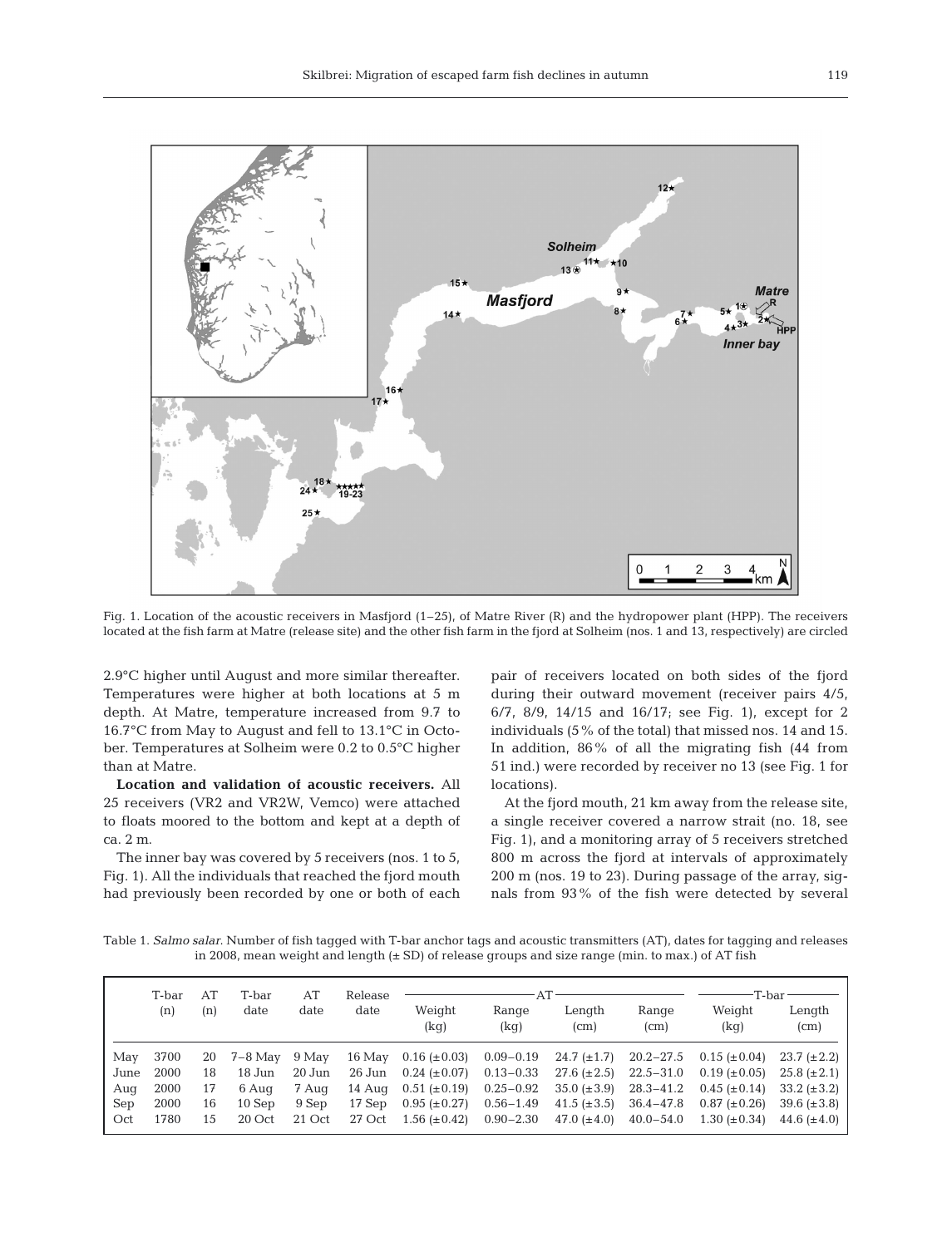receivers simultaneously, and single pings from 48% of the fish reached both ends of the array. After the passage of the array, 91% of the fish (and no previously undetected individuals) were recorded at one or both of the outermost receivers that served as extra checkpoints (nos. 24 and 25). It is assumed that the receiver coverage was sufficient to describe the movements of the fish within the fjord with a high degree of accuracy.

**Recapture of tagged fish.** The letters HI (Norwegian acronym for the Institute of Marine Research; IMR), the IMR internet address (www.imr.no) and postal code were printed on the T-bar tags in addition to an individual alphanumeric code. The reward was 100 NOK per T-bar anchor tag returned, and 500 NOK for an acoustic tag. Information about the pinger and the rewards were available on the IMR internet home page.

Acoustic tags and T-bar anchor tags were returned by fishers after capture by rod or gill-net in the inner and middle part of the fjord. More than 90% of the fish taken by rod were angled from the 2 fish farms or in the effluent water from a hydropower plant that attracts escaped farmed salmon and is a popular site for anglers (requires a fishing licence) (Fig. 1). The angling effort at the fish farm at Solheim was probably much higher in August to November than in winter because fish were angled by personnel that were engaged in different research projects going on at the fish farm during this period. All the gill-netted salmon were reported from the inner part of the fjord (between receivers 3 to 12, Fig. 1), 85% of them by a single fisher who was the only professional fisher in the fjord. The fisher used mainly 60 to 63 mm mesh-sized gill-nets and fished regularly during autumn, except for the first 3 wk of December. He was also engaged by the project to take part in field activities and to recapture fish on a weekly basis from late December onwards.

**Missing tags.** Eleven tagged fish disappeared during the 3 post-release weeks, 8 of them while they were active in the inner basin in the proximity of several receivers, while another 3 were recorded in the middle part of the fjord before their disappearance. In addition to predation and unreported catches, tag malfunction may have contributed to the loss of recordings. The tags were expected to last for at least half a year. However, the batteries of several of the tags returned by fishers were completely discharged when tested 4 to 6 wk after release, while others appeared to work properly. The tag manufacturer checked some of these tags and discovered that battery life had been reduced possibly due to a previously unidentified problem with a seal. Water may have penetrated into some tags and increased the consumption of current due to fissures that may have developed in the glue/casting material attaching the depth sensor unit.

# **RESULTS**

# **Movements of fish equipped with acoustic transmitters**

The 2 groups released in mid-May and late June moved rapidly out of the fjord, and all survived (Table 2, Figs. 2 & 3). Approximately 90% of the smolts released on 16 May moved out of the inner bay within the first 6 h and out of the fjord during the first day (Figs. 2 & 3). The postsmolts released on 26 June took an extra day before 90% of them had passed the outer receivers. The smolts released in May moved significantly more rapidly from the inner bay to the fjord mouth than the postsmolts released in June;  $1.36 \pm 0.34$  ( $\pm$  SD) versus  $0.78 \pm 0.48$  body lengths s<sup>-1</sup> (Student's *t*-test, p < 0.001), because more postsmolts reversed direction and moved inwards before they continued their outward migration in June. When the outward and recorded inward movements were summed, the overall rate of movement was not significantly different,  $1.47 \pm 0.35$  versus 1.23  $\pm$  0.52 body lengths s<sup>-1</sup> (*t*-test, p = 0.20) for the smolts and postsmolts respectively, corresponding to 0.38 and 0.37  $\text{m s}^{-1}$ . Both the May and June groups moved close to the surface during outward migration, at a mean depth of  $1.7 \pm 0.3$  and  $1.2 \pm 0.3$  m, respectively, with a low degree of individual variability. Mean swimming depths of the individual fish of the first and second releases ranged from 1.06 to 2.43 m and from 0.77 to 1.82 m depth, respectively. No recordings were done below 4.8 m depth.

The postsmolts attained a mean weight of 0.5 kg in early August (Table 1). After release, most of them moved rapidly out of the inner basin  $(72\% , n = 13,$ Fig. 2), but further migration out of the fjord was slow.

Table 2. *Salmo salar*. Locations of fish equipped with acoustic transmitters following each of the 5 releases. Percentage (numbers in parentheses) represent fish that have either moved out of the fjord, were reported as captured, disappeared from the experiment, or were still present in the fjord on days 7 and 21 post-release

| Release group         | Out of<br>fjord | Captured | In fjord | Missing<br>tags |  |  |  |  |  |  |  |  |
|-----------------------|-----------------|----------|----------|-----------------|--|--|--|--|--|--|--|--|
| One wk post-release   |                 |          |          |                 |  |  |  |  |  |  |  |  |
| $16$ May              | 100(20)         | $\Omega$ | $\Omega$ | Ω               |  |  |  |  |  |  |  |  |
| $26$ Jun              | 94 (17)         | $\Omega$ | 6(1)     | 0               |  |  |  |  |  |  |  |  |
| 14 Aug                | 41 (7)          | 6(1)     | 47 (8)   | 6(1)            |  |  |  |  |  |  |  |  |
| 17 Sep                | 6(1)            | 38(6)    | 50(8)    | 6(1)            |  |  |  |  |  |  |  |  |
| $27$ Oct              | 0               | 13(2)    | 67 (10)  | 20(3)           |  |  |  |  |  |  |  |  |
| Three wk post-release |                 |          |          |                 |  |  |  |  |  |  |  |  |
| $26$ Jun              | 100 (18)        | $\Omega$ | $\Omega$ | $\Omega$        |  |  |  |  |  |  |  |  |
| 14 Aug                | 53 (9)          | 12(2)    | 18(3)    | 18(3)           |  |  |  |  |  |  |  |  |
| 17 Sep                | 13(2)           | 38(6)    | 25(4)    | 25(4)           |  |  |  |  |  |  |  |  |
| $27$ Oct              | 13(2)           | 20(3)    | 40 (6)   | 27(4)           |  |  |  |  |  |  |  |  |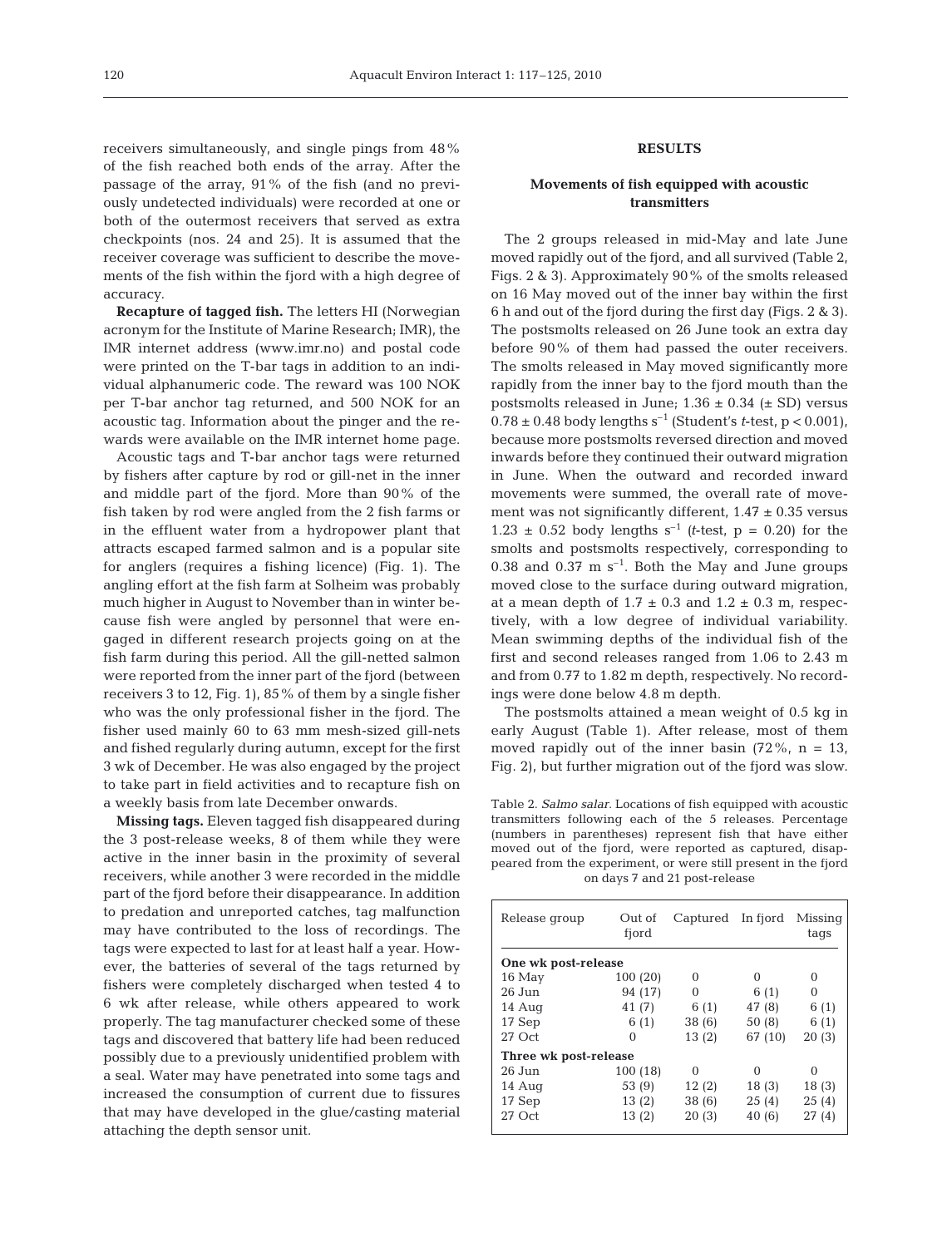

Fig. 2. *Salmo salar*. Presence of fish (%) in the inner bay (receivers, 1–5, see Fig. 1) during the first 72 h following the 5 releases in May (O), late June ( $\blacktriangle$ ), August (\*), September ( $\blacksquare$ ) and October  $(\Box)$ 

Only 41% moved out during the first week, and few followed in the course of the next 2 wk (Fig. 3, Table 2). The mean size of the fish that moved out during the first week were not significantly different from the size of those that remained in the fjord  $(0.47 \pm 20$  versus  $0.57 \pm 0.19$  kg, respectively. Student's *t*-test,  $p = 0.31$ . Many fish  $(41\%, n = 7)$  seem to have been attracted to the fish farm at Solheim 7 km away from the release site (no 13, Fig. 1). During the 3 wk after release, the receiver at the fish farm made numerous recordings of 6 individuals during an average of 11 d, and another individual was angled there after 5 d. A high percentage of the T-bar tagged fish were also captured at this site (see details in next section). No other concentrations of fish in the vicinity of single receivers in this or outer part of the fjord were observed. The mean swimming depth of the fish released in August that moved out of the fjord during the first week was not significantly different from those that did not (1.75  $\pm$ 0.35 versus  $1.62 \pm 0.35$ , p = 0.85). Mean individual swimming depth ranged from 1.32 to 2.30 m depth. Most recorded movements below 4 m depth were single observations or rapid dives. The exceptions were 5 individuals that moved between 4 and 9 m for a limited period of time (<2 h) before they moved closer to surface, and 2 individuals that were recorded at 13 to 15 m depth shortly before they disappeared.



Fig. 3. *Salmo salar*. Percentage of fish detected migrating out of Masfjord in the course of the first week following the 5 releases in May (O), late June  $(\triangle)$ , August  $(*)$ , September  $(\blacksquare)$ and October (------)

The large postsmolts, which had grown to mean weights of 0.9 kg in September and 1.3 kg in late October, did not move rapidly out of the fjord (Tables 1 & 2, Figs. 2 & 3). Only 1 fish moved out of the fjord during the first week, and only 13% of both groups did so before the third week (Table 2). Of the fish still present in the fjord after 3 wk, one of the 4 from release 4, and 5 of 6 fish (33% of the total number released) from release 5 moved exclusively between the receivers in the inner basin. The mean swimming depth of the fish released in September was  $2.7 \pm 1.2$  m (individual range 0.9 to 4.9 m), which was significantly closer to the surface compared with the swimming depth of the fish released in October at  $4.2 \pm 1.53$  m (range 1.1 to 6.2 m) *(t*-test, p < 0.01). Maximum depth varied widely (from 4 to 51 and 5 to 51 m depth for releases 4 and 5, respectively), between the individuals in both groups, the maximum depth observed is probably close to the deepest part of the inner bay area.

#### **Recapture of fish with external tags**

The percentages of the fish recaptured and the timing of the catches varied between the release groups (Fig. 4). Reported recaptures of T-bar tagged fish in the fjord following the May, June, August, September and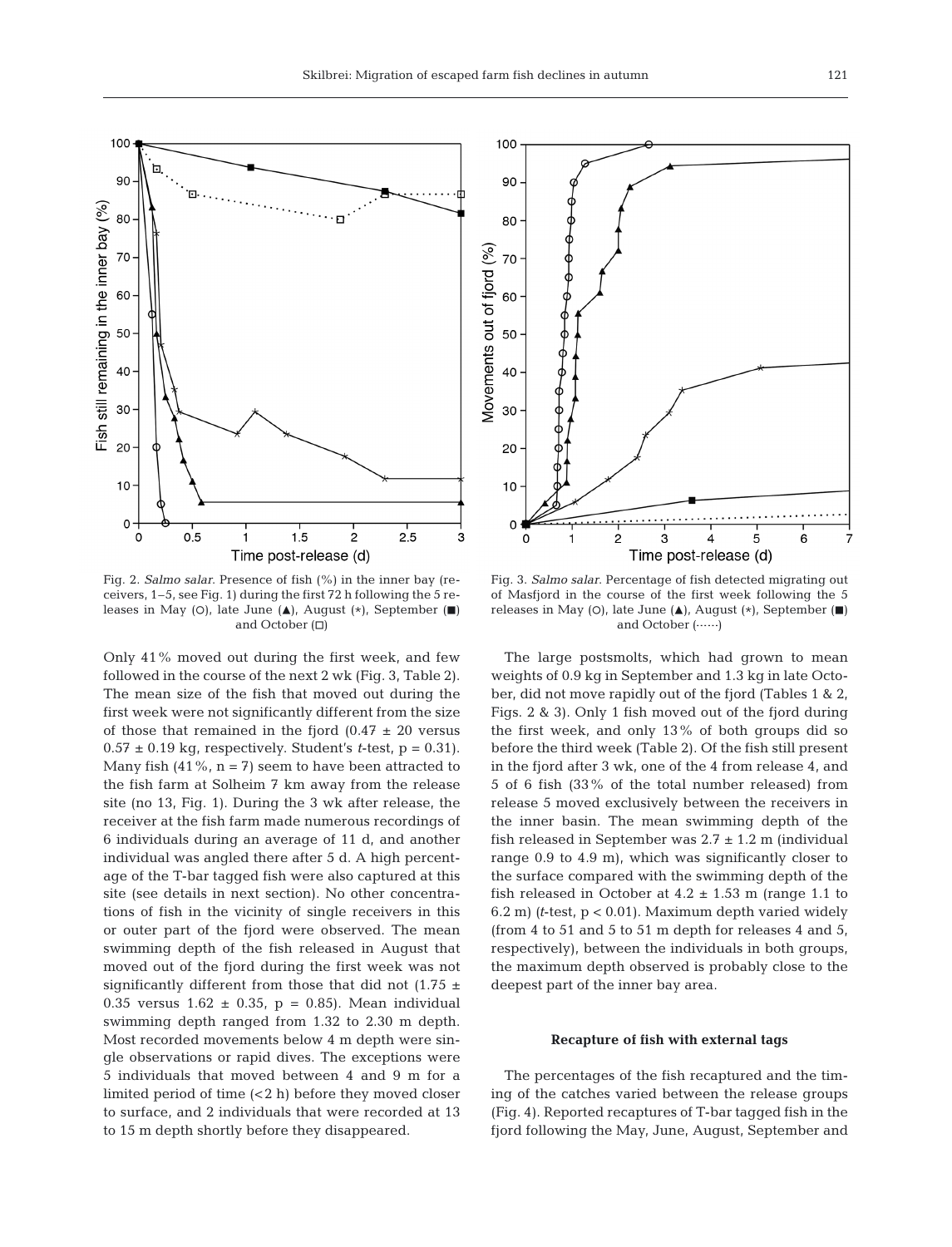

Fig. 4. *Salmo salar*. Cumulative catches in Masfjord following the August (----------), September (- - -) and October releases (-----)

October releases were 0.0, 0.2, 14.5, 35.1 and 29.2% (corresponding to  $n = 0$ , 7, 290, 702 and 520 fish), respectively. The recapture rate of the fish released in August was lower (p < 0.05, 2 × 2 *G*-test, Sokal & Rohlf 1981), and significantly delayed by approximately 2 wk compared with the fish released in September  $(p < 0.05$ , Kolmogorov-Smirnoff 2-sample test, Sokal & Rohlf 1981, my Fig. 4). Behavioural differences between the 2 groups, angling at the fish farm at Solheim and a less efficient gill-net fishery on the smaller individuals released in August may have contributed to these differences. The fish released in August moved more rapidly out of the inner part of the fjord compared with those in the following releases, and were less likely to be recaptured there (Fig. 2). Unlike subsequent releases, many fish concentrated around the fish farm at Solheim and were recaptured there  $(50\%$  of the catch,  $n = 145$ ). Furthermore, the fish released in August that were gill-netted during the following 2 mo were 30% larger than the angled fish  $(0.70 \pm 0.83 \text{ versus } 0.54 \pm 0.95 \text{ kg}$ , Student's *t*-test, p < 0.001). The proportion of the catch that were caught by rod (as opposed to gill-netting) fell significantly during the autumn, from  $85.3\%$  (n = 247) following the August release, to  $36.2\%$  (n = 254) for the September release and  $10.2\%$  (n = 53) for the fish released in October, when almost  $90\%$  (n = 497) of the catch was gill-netted ( $p < 0.01$ ,  $2 \times 2$  *G*-tests).

The fish released in October dispersed much more slowly out of the fjord compared with the following releases. The period of recapture lasted several months longer compared to the previous releases ( $p < 0.05$ , Kolmogorov-Smirnoff 2-sample tests, Fig. 4). The difference in the timing of the recaptures between the September and the October release could not be explained by an increased catchability in gill-nets due to the larger size of the fish. The fish released in September that were gill-netted during the first 2 mo were significantly smaller than the angled fish  $(0.83 \pm 0.21$  versus  $0.95 \pm 0.19$  kg, p < 0.001). The 2 categories were not significantly different after the October release  $(1.48 \pm 0.35 \text{ of }$  gill-netted versus  $1.36 \pm 0.37 \text{ kg of}$ angled fish,  $p = 0.07$ .

#### **DISCUSSION**

This study demonstrates that migratory behaviour was well developed in domesticated Atlantic salmon smolts and postsmolts during summer, but was gradually lost in cage-reared salmon over the course of the autumn.

The speed of migration of the smolts and postsmolts released in May and late June, respectively, was higher than or comparable to the fastest moving groups in several other telemetry studies of migrating cultured and wild smolts (Thorstad et al. 2004, 2007, Økland et al. 2006, LaCroix 2008). Rapid migration towards the ocean does not seem to be limited to a few weeks during smoltification. One possible reason for the unexpectedly high survival during migration out of the fjord may be that the simultaneous releases of several thousand fish could have stimulated school formation. Cultured smolts released from cages are capable of forming rapidly migrating schools (Skilbrei et al. 1994a,b). Schooling fish benefit from lower predation intensity and improved migratory behaviour (Partridge 1982, Pither 1986, Bakshtanskiy et al. 1988, Roccanova 1993).

The fish released in mid-August performed intermediately between the groups released on earlier and later dates. Besides, they appeared to be attracted to, and were angled at, the fish farm in the middle of the fjord. It appears that migration motivation had declined and that feeding behaviour was more pronounced at this time of the year. Migratory patterns may be viewed as seasonally fluctuating trade-offs between predator avoidance and foraging gains (Brönmark et al. 2008).

The low level of migratory behaviour following the October release, the aggregation of the fish in the inner bay for several weeks, and their lengthy recapture period in the vicinity of the release site, combine to demonstrate that a significant proportion of the fish were actively residing in the fjord. When compared with the rapid displacement of the released smolt in the present study and other experiments (Finstad et al. 2005, Økland et al. 2006, Sivertsgård et al. 2007, LaCroix 2008), these results may be interpreted to indicate that the fish dispersed randomly throughout the fjord system rather than having performed active migration. Fish that remain close to, and move between, fish farms offer a challenge to fish health man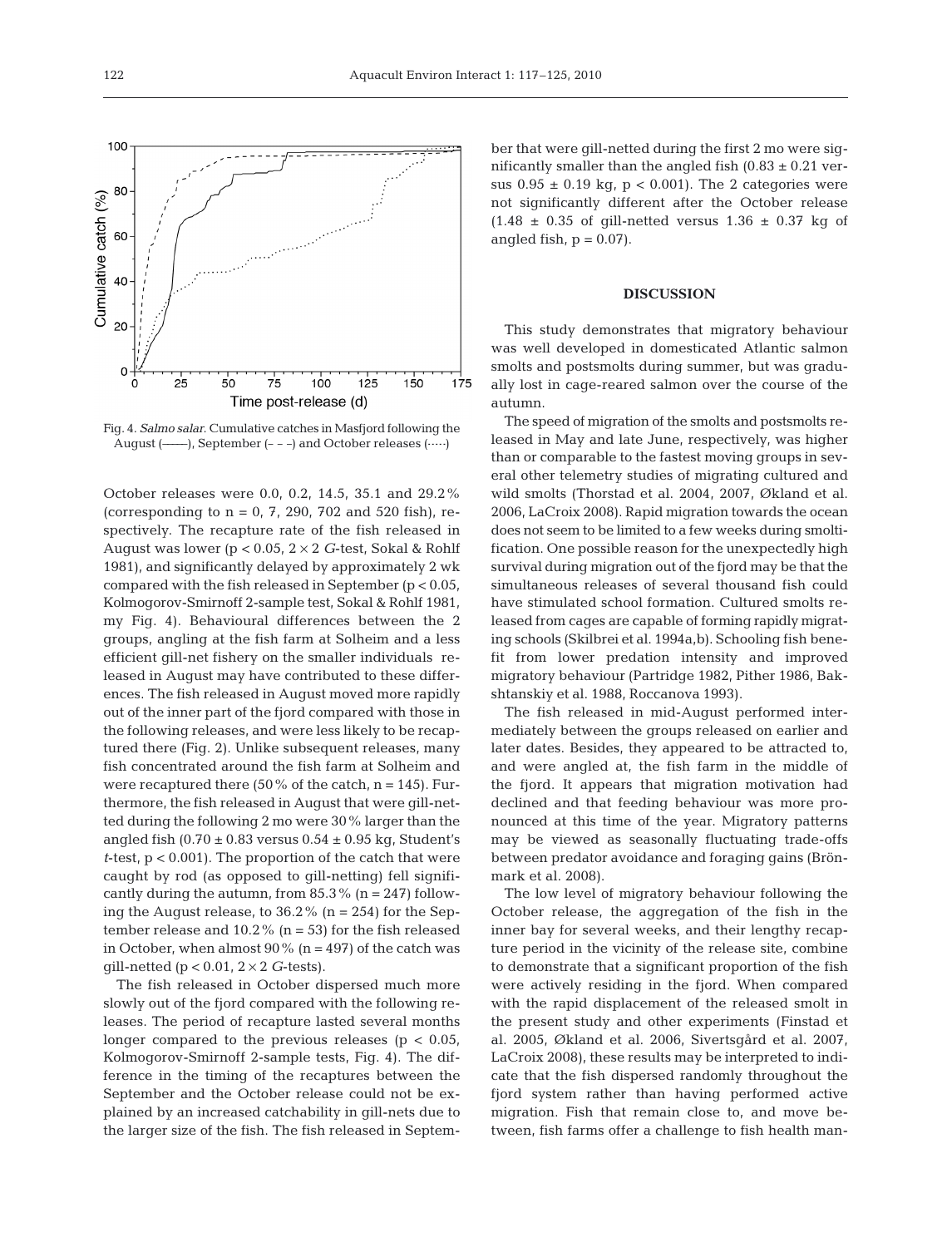agement. Escaped salmon and wild fish such as saithe *Pollachius virens*, that congregate around fish farms (Uglem et al. 2009), may act as vectors of disease and parasites that spread towards both fish farms and local wild salmonid populations, and may also increase the spread of drugs, used for treatment of diseases and parasites, in the vicinity of the fish farms (Ervik et al. 1994, Skilbrei et al. 2010).

Recapture of rapidly migrating smolts and postsmolts is very difficult in practice, particularly when they have escaped from fish farms located in larger fjords or on the coast, where they can potentially move in several directions. Gill-netting and surface trawling have been used to collect samples of released and wild smolts and postsmolts (Sturlaugsson 1994, Holm et al. 2000), but most fish farmers lack the resources or technology required at such short notice to organize an effective fishery that can target and catch small fish that are moving rapidly away from the escape site.

It may be possible to capture a considerable proportion of fish that escape in late autumn, as recapture is easier when the motivation to migrate decreases and the cage-reared fish have grown large enough for angling and capture by means of traditional fishing gear. The size selectivity of the gill-nets contributed to the results in this study, especially following the release in August when many fish may have been too small for the gill-nets used. However the very low rod catches compared with gill-net catches of the fish released in October indicate that some aspect of postrelease behaviour changed during autumn and affected their catchability by different gear types, for example, this group moved deeper in the water than the previous release groups.

The behaviour of adult escapees and the success of their recapture also depend on the locality of the fish farm. The differences in post-release behaviour between fish that have a high or a low migratory motivation at the time of release will probably be more pronounced in small fjords than in larger fjords, or from exposed localities at the coast where the fish may disperse more rapidly. Following several releases at different times of the year of adults in a simulated escape in the Hardanger-Fjord, one of the largest fjords in Norway, recaptures were comparable and even higher than in the present study, but the fish were more dispersed, both vertically and horizontally (Skilbrei et al. 2009, 2010). The fish moved within the fjord basin for many weeks and did not show any clear signs of migratory behaviour. Following releases of adult farmed salmon, Hansen (2006) reported that most recaptures were made in areas close to the fish farms within the first 60 d after release, but the distance of the successive recaptures from the fish farms increased with time as fish appeared to move with the currents. The time

required to recapture the fish released in September in the present study is comparable to the time periods in larger fjords reported in the above studies, but a considerable proportion of the fish released in October stayed much longer in the fjord, possibly showing that dispersal may be slower in small and narrow rather than in large fjord systems.

### **CONCLUSIONS**

The present study illustrates that the challenges involved in mitigating the environmental impacts of a migratory species escaping from fish farms depend on the developmental stage of the fish at the time of escape. The post-escape behaviour changed radically over the course of 4 mo, from rapid and synchronous ocean migration to a high level of residency in the fjord. Due to the challenges involved in recapturing rapidly moving small fish at smolt and postsmolt stages, efforts to prevent escapes should be given particularly high priority by fish farms throughout the first summer that the fish spend in the sea in order to reduce negative effects of interactions with wild populations. At a later stage, when the escaped smolts return as adults to spawn, it would require a massive effort to catch, identify and remove non-native fish from salmon rivers and furthermore may be difficult to perform if the fish are geographically dispersed. The reduced migratory behaviour as fish grew larger during autumn showed that the probability of recapture may increase over time, but also indicated that the risk of interactions between escaped fish and the environment around the fish farm increased.

*Acknowledgements.* I am grateful to the staff at Matre Research Station for assisting with fish tagging, H. Sæbø for his skills in fish surgery, I. Sandnes for his contributions during the field work and fishing efforts, O. R. Sandven for assisting with the map and H. M. Allen for comments on an early draft of the paper. I also thank 3 anonymous reviewers for their constructive criticism that assisted in improving this paper. Financial support for the study was provided by the Norwegian Ministry of Fisheries and Coastal Affairs.

## LITERATURE CITED

- ▶ Anglea SM, Geist DR, Brown RS, Deters KA, McDonald RD (2004) Effects of acoustic transmitters on swimming performance and predator avoidance of juvenile chinook salmon. N Am J Fish Manag 24:162–170
	- Bakshtanskiy EL, Nesterov VS, Neklyudov MN (1988) Development of schooling behaviour in juvenile Atlantic salmon, *Salmo salar*, during seaward migration. J Ichthyol 28:91–101
	- Brönmark C, Skov C, Brodersen J, Nilsson PA, Hansson LA (2008) Seasonal migration determined by a trade-off be-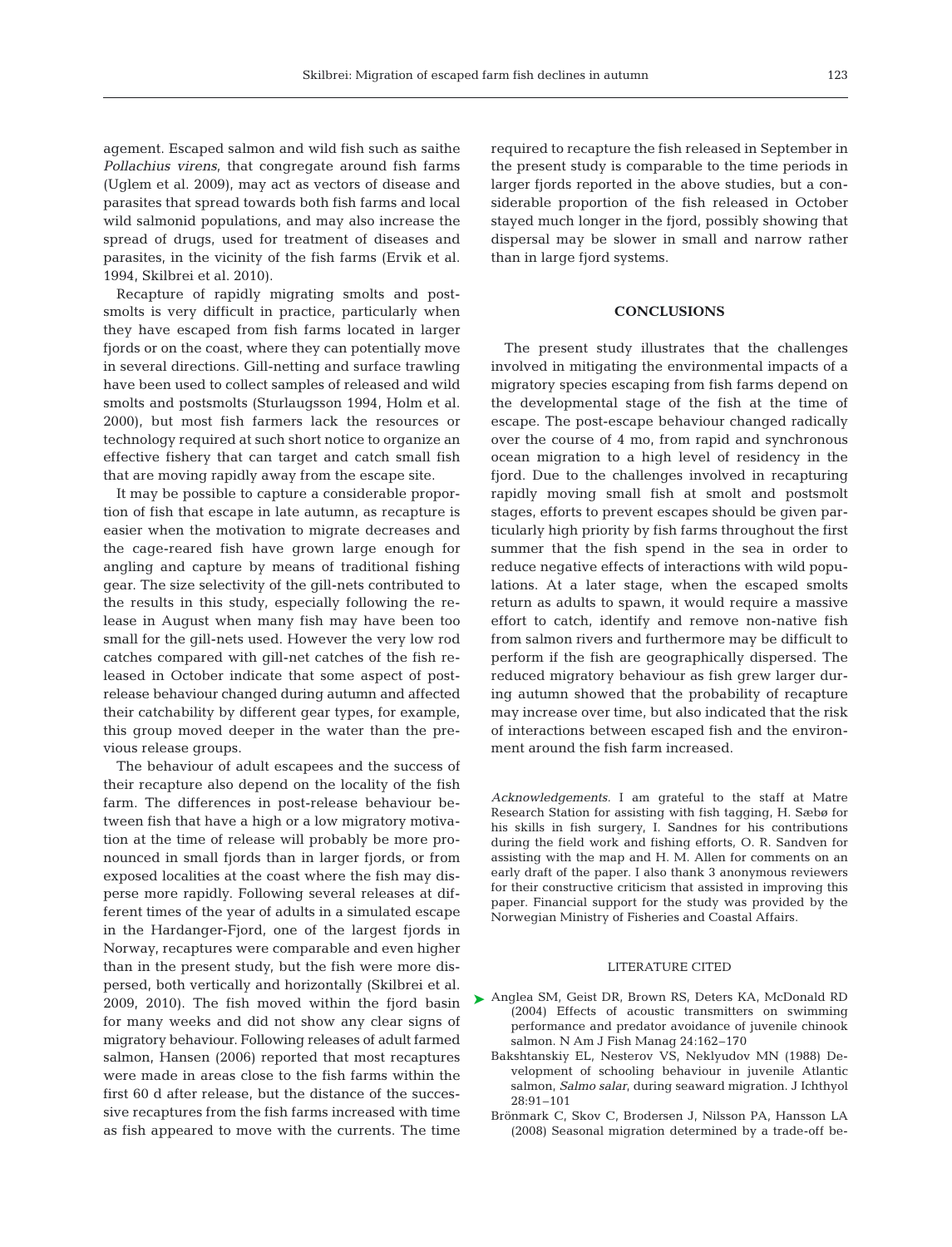tween predator avoidance and growth. PLoS ONE 3(4), e1957

- ► Dempster T, Uglem I, Sanchez-Jerez P, Fernandez-Jover D, Bayle-Sempere J, Nilsen R, Bjørn PA (2009) Coastal salmon farms attract large and persistent aggregations of wild fish: an ecosystem effect. Mar Ecol Prog Ser 385:  $1 - 14$
- ► Ervik A, Thorsen B, Eriksen V, Lunestad BT, Samuelsen OB (1994) Impact of administering antibacterial agents on wild fish and blue mussel *Mytilis edulis* in the vicinity of fish farms. Dis Aquat Org 18:45–51
- ► Ervik A, Hansen PK, Aure J, Stigebrandt A, Johannessen P, Jahnsen T (1997) Regulating the local environmental impact of intensive marine fish farming. I. The concept of the MOM system (Modelling-Ongrowing fish farms-Monitoring). Aquaculture 158:85–94
	- FAO (2006) State of world aquaculture 2006. FAO Fisheries Technical Paper 500, FAO, Rome
	- Ferguson A, Fleming I, Hindar K, Skaala Ø, McGinnity P, Cross TF, Prodöhl P (2007) Farm escapes. In: Verspoor E, Stradmeyer L Nielsen JL (eds) The Atlantic salmon: genetics, conservation and management. Blackwell Science, Oxford, p 357–398
- ► Finstad B, Bjørn PA, Grimnes A, Hvidsten NA (2000) Labora*theirus salmonis (Krøyer)]* infestation on Atlantic salmon *(Salmo salar* L.) post-smolts. Aquacult Res 31:795–803
- ► Finstad B, Økland F, Thorstad EB, Bjørn PA, McKinley RS (2005) Migration of hatchery-reared Atlantic salmon and wild anadromous brown trout post-smolts in a Norwegian fjord system. J Fish Biol 66:86–96
- Fleming IA, Jonsson B, Gross MR, Lamberg A (1996) An ➤ experimental study of the reproductive behaviour and success of farmed and wild Atlantic salmon *(Salmo salar)*. J Appl Ecol 33:893–905
- ► Fleming IA, Lamberg A, Jonsson B (1997) Effects of early experience on the reproductive performance of Atlantic salmon. Behav Ecol 8:470–480
	- Gibson RJ (1983) Water velocity as a factor in the change from aggressive to schooling behaviour and subsequent migration of Atlantic salmon smolts *(Salmo salar)*. Nat Can 110: 143–148
	- Halwart M, Soto D, Arthur JR (2007) Cage aquaculture regional reviews and global overview. FAO Fish Tech Paper 498, FAO, Rome
- ► Hansen LP (2006) Migration and survival of farmed Atlantic salmon *(Salmo salar* L.) released from two Norwegian fish farms. ICES J Mar Sci 63:1211–1217
- ► Hansen LP, Jonsson B (1989) Salmon ranching experiments in the River Imsa: effect of timing of Atlantic salmon *(Salmo salar)* smolt migration on survival to adults. Aquaculture 82:367–373
- ► Hindar K, Fleming IA, McGinnity P, Diserud O (2006) Genetic and ecological effects of salmon farming on wild salmon: modeling from experimental results. ICES J Mar Sci 63: 1234–1247
	- Hoar WS (1976) Smolt transformation; evolution, behaviour and physiology. J Fish Res Board Can 33:1234–1252
- ► Holm M, Holst JC, Hansen LP (2000) Spatial and temporal distribution of postsmolts of Atlantic salmon *(Salmo salar* L.) in the Norwegian Sea and adjacent areas. ICES J Mar Sci 57:955–964
- ► Islam MS (2005) Nitrogen and phosphorus budget in coastal and marine cage aquaculture and impacts of effluent loading on ecosystem: review and analysis towards model development. Mar Pollut Bull 50:48–61
- ► Krkosek M, Lewis MA, Morton A, Frazer LN, Volpe JP (2006)

Epizootics of wild fish induced by farm fish. Proc Natl Acad Sci USA 103:15506–15510

- Kusuda R, Kawai K (1998) Bacterial diseases of cultured marine fish in Japan. Fish Pathol 33:221–227
- $\blacktriangleright$  LaCroix GL (2008) Influence of origin on migration and survival of Atlantic salmon *(Salmo salar)* in the Bay of Fundy, Canada. Can J Fish Aquat Sci 65:2063–2079
- ► LaCroix GL, Knox D, McCurdy P (2004) Effects of implanted dummy acoustic transmitters on juvenile Atlantic salmon. Trans Am Fish Soc 133:211–220
- ► Lura H, Sægrov H (1991) Documentation of successful spawning of escaped farmed female Atlantic salmon, *Salmo salar*, in Norwegian rivers. Aquaculture 98:151–159
- ► Martin F, Hedger RD, Dodson JJ, Fernandes L, Hatin D, Caron F, Whoriskey FG (2009) Behavioural transition during the estuarine migration of wild Atlantic salmon *(Salmo salar* L.) smolt. Ecol Freshw Fish 18:406–417
- ► McGinnity P, Prodöhl P, Maoiléidigh NO, Hynes R and others (2004) Differential lifetime success and performance of native and non-native Atlantic salmon examined under communal natural conditions. J Fish Biol 65:173–187
- ► Naylor R, Hindar K, Fleming IA, Goldburg R and others (2005) Fugitive salmon: assessing the risks of escaped fish from net-pen aquaculture. BioScience 55:427–437
- tory and field investigations of salmon lice *[Lepeoph-*Økland F, Thorstad EB, Finstad B, Sivertsgård R, Plantalech ➤ N, Jepsen N, McCinley RS (2006) Swimming speeds and orientation of wild Atlantic salmon post-smolts during the first stage of the marine migration. Fish Manag Ecol 13: 271–274
	- Partridge BL (1982) The structure and function of fish schools. Sci Am 246:114-123
	- Pither TJ (1986) Functions of shoaling behaviour in teleosts. In: Pitcher TJ (ed) The behaviour of teleost fishes. Blackwell Science, Oxford, p 294–337
	- ► Roccanova LP (1993) Evolution of bright coloration in schooling fish. Anim Behav 45:1034
	- ► Sanchez-Jerez P, Fernandez-Jover D, Bayle-Sempere J, Valle C, Dempster T, Tuya F, Juanes F (2008) Interactions between bluefish *Pomatomus saltatrix* (L.) and coastal seacage farms in the Mediterranean Sea. Aquaculture 282: 61–67
	- ► Sivertsgård R, Thorstad EB, Økland F, Finstad B and others (2007) Effects of salmon lice infection and salmon lice protection on fjord migrating Atlantic salmon and brown trout post-smolts. Hydrobiologia 582:35–42
	- ► Skaala O, Taggart JB, Gunnes K (2005) Genetic differences between five major domesticated strains of Atlantic salmon and wild salmon. J Fish Biol 67:118–128
	- ► Skaala Ø, Wennevik V, Glover KA (2006) Evidence of temporal genetic change in wild Atlantic salmon, *Salmo salar* L., populations affected by farm escapees. ICES J Mar Sci 63: 1224–1233
	- ► Skilbrei OT, Wennevik V (2006) Survival and growth of searanched Atlantic salmon, *Salmo salar* L., treated against sea lice prior to release. ICES J Mar Sci 63:1317–1325
		- Skilbrei OT, Holm M, Jørstad KE, Handeland SO (1994a) Migration motivation of cultured Atlantic salmon, *Salmo salar* L., smolts in relation to size, time of release and acclimatization period. Aquacult Fish Manag 25:65–78
		- Skilbrei OT, Jørstad KE, Holm M, Farestveit E, Grimnes A, Aardal L (1994b) A new release method for coastal ranching of Atlantic salmon (*Salmo salar*) and behavioural patterns of released smolts. Nord J Freshw Res 69:84–94
	- ► Skilbrei OT, Holst JC, Asplin L, Holm, M (2009) Vertical movements of 'escaped' farmed Atlantic salmon (*Salmo salar*) — a simulation study in a western Norwegian fjord. ICES J Mar Sci 66:278–288